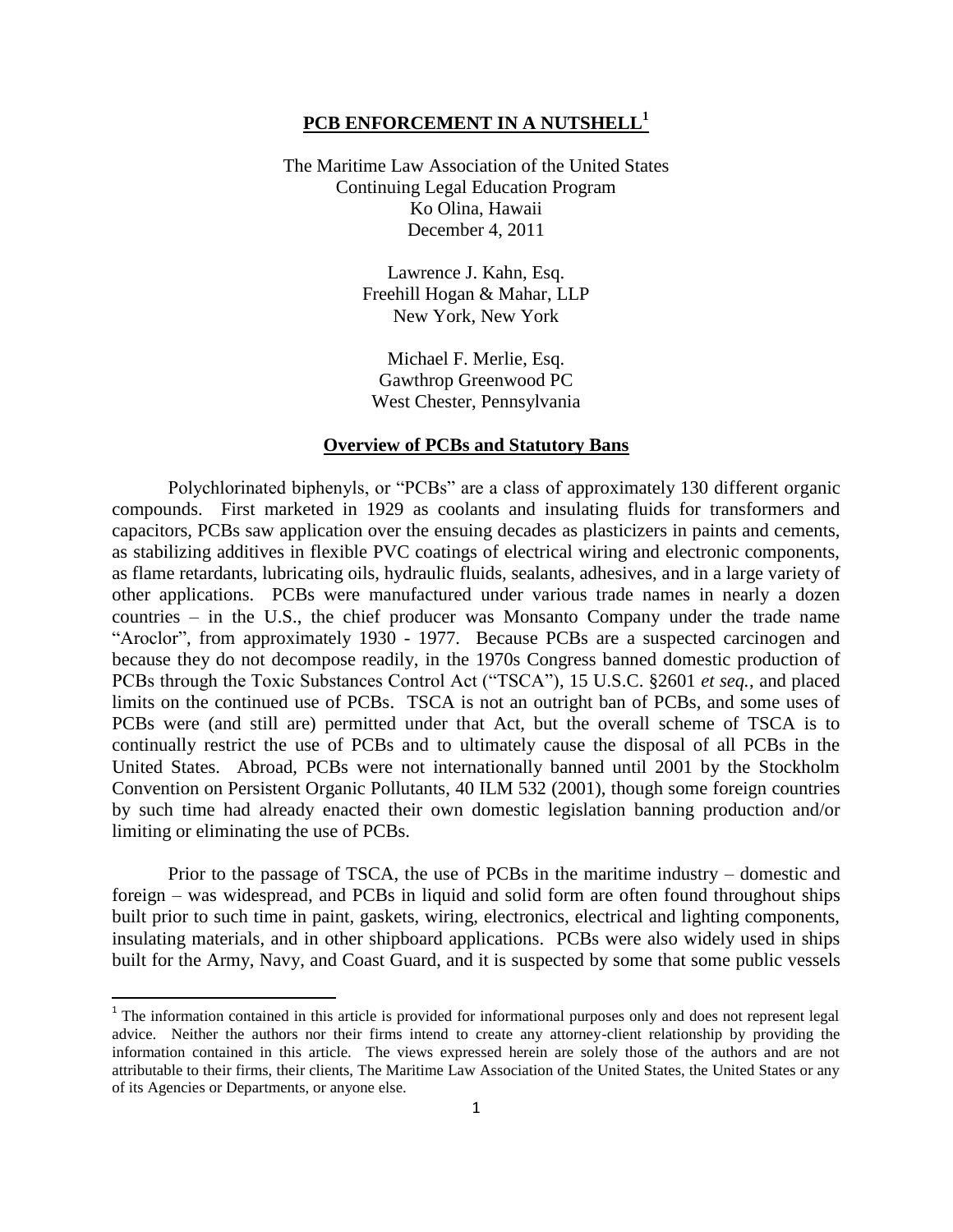built even after the ban took effect still incorporated actionable levels of PCBs in order to comply with pre-ban contractual specifications, using PCB-laden materials that may have been on hand in shipyards.

# **Statutes, Regulations and Cases**

TSCA can be found at 15 U.S.C. §2601 *et seq.* The toxic substances regulated under TSCA include PCBs as well as other substances, such as asbestos. However, the import and export provisions of TSCA relate specifically to the management and handling of PCBs. An overview of the entire Act is beyond the scope of this paper. Instead, we focus on the following few key sections relevant to PCBs on ships.

### 1. EPA Inspections of Vessels.

TSCA specifically sets forth that the EPA may inspect "… any establishment, facility, or other premises …" in which PCBs are "… manufactured, processed, stored, or held before or after their distribution in commerce and any conveyance being used to transport [PCBs] in connection with distribution in commerce." 15 U.S.C. §2610(a). An inspection must be made in connection with a written notice to the owner, operator, or agent in charge of the premises or conveyance, and must be conducted at "… reasonable times, within reasonable limits, and in a reasonable manner." *Id.*

In terms of scope, the inspection authority specifically indicates that it extends to "… all things within the premises or conveyance inspected (including records, files, papers, processes, controls, and facilities) bearing on whether the requirements of [TSCA] applicable to [PCBs] within such premises or conveyance have been complied with." 15 U.S.C.  $$2610(b)(1)$ . Inspections do not extend to (a) financial data, (b) sales data (other than shipment data), (c) pricing data, (d) personnel data, or (e) research data, "unless the nature and extent of such data are described with reasonable specificity in the written notice …." 15 U.S.C. §2610(b)(2).

Additionally, the EPA has subpoena power to " … require the attendance and testimony of witnesses and the production of reports, papers, documents, answers to questions, and other information that the [EPA] deems necessary." 15 U.S.C. §2610(c).

Nowhere in TSCA is warrant authority granted to the EPA. The general rule of statutory construction is that if Congress has enumerated certain powers to be given to an agency, the Courts should not infer others. "Congress says in a statute what it means and means in a statute what it says there". *Hartford Underwriters Ins. Co. v. Union Planters Bank, N.A.*, 530 U.S. 1, 6 (2000). *See also Harris v. Garner*, 216 F.3d 970, 976 (11th Cir. 2000) (*en banc*), *cert. denied*, 532 U.S. 1065 (2001) ("[w]e will not do to the statutory language what Congress did not do with it, because the role of the judicial branch is to apply statutory language, not to rewrite it"). In contrast, the EPA is specifically granted warrant authority in other statutes such as the Federal Insecticide, Fungicide, and Rodenticide Act in the Federal Environmental Pesticide Control Act (7 U.S.C. §136g(b)).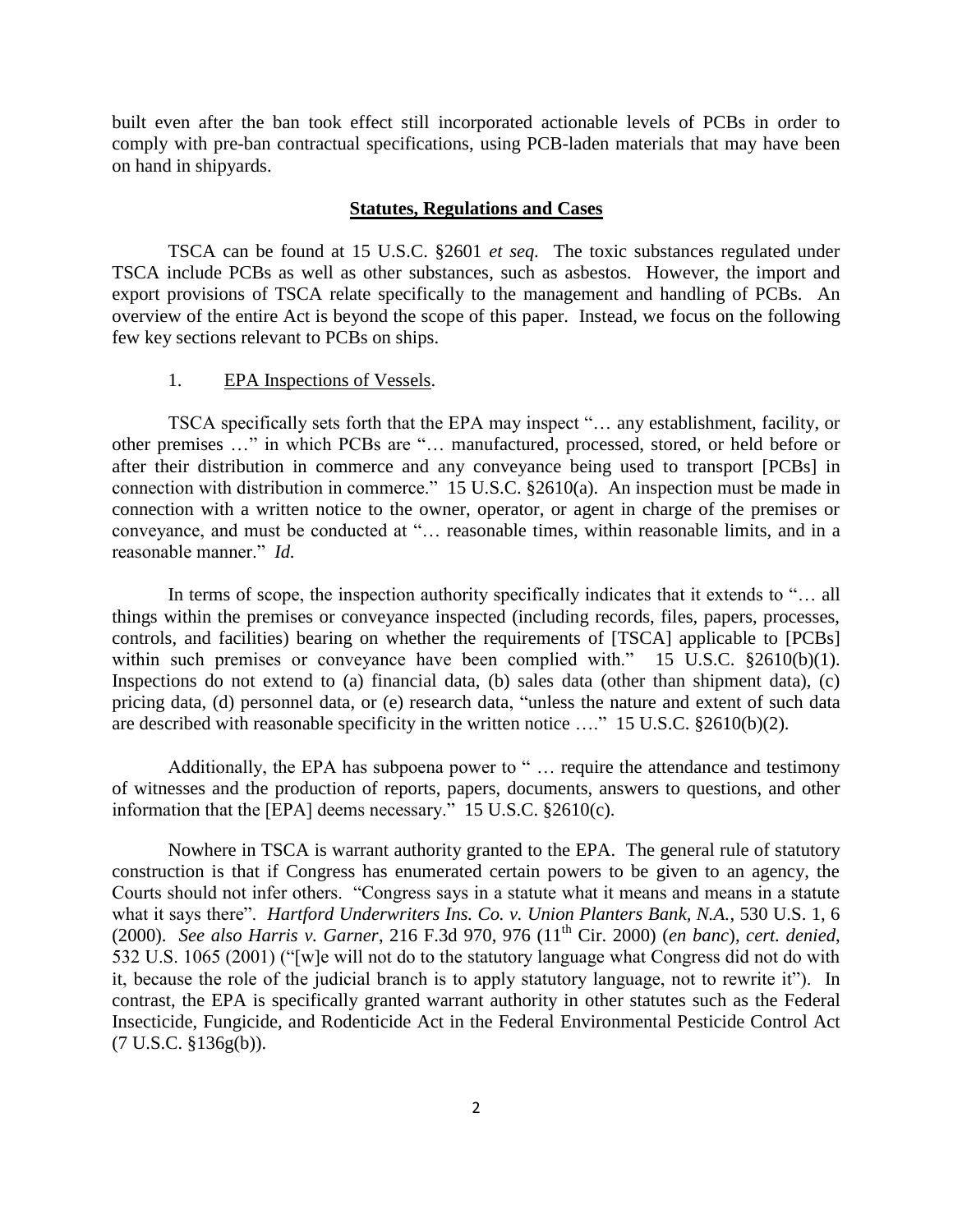The authority of the EPA to issue a warrant for inspection of a vessel was at issue in the *Sanctuary case. United States v. M/V SANCTUARY*, 540 F.3d 295 (4<sup>th</sup> Cir. 2008). The *Sanctuary* was built in 1944 and originally served as a United States Navy hospital ship. *Id.* at 298. The government sold the vessel in 1989 for ten dollars (\$10) with the stipulation that the vessel would be used for humanitarian purposes. *Id.* The owner docked the vessel at a Maryland Port Authority Pier in Baltimore but never actually used the vessel for charitable or humanitarian purposes. *Id.* After the failure of the owner to pay dockage and related charges, the vessel was arrested and sold to Potomac Navigation, Incorporated ("Potomac"), a United States citizen. The court order confirming the sale required Potomac to tow the vessel from Baltimore within sixty (60) days. *Id.* Potomac advised the court that the vessel would be transported overseas for refurbishment, "most likely as a storage unit, a hotel platform, or other similar use." *Id.* 

Following an investigation, the EPA determined that the *SANCTUARY* likely contained PCBs. *Id.* at 299. The EPA later confirmed the presence of PCBs on the vessel through information obtained from a domestic ship recycling firm that tested the paint as part of considering a bid for the vessel. *Id.* The EPA sought permission from Potomac to inspect the vessel which was denied. *Id.* The EPA then successfully petitioned the district court for (1) an administrative warrant authorizing the inspection of the vessel, and (2) a preliminary injuction prohibiting Potomac from moving the vessel until the inspection was completed (and, if PCBs were found in actionable quantities, until the same was remediated). *Id.* 

Potomac appealed the ruling on several bases including the lack of warrant authority of the EPA under TSCA. *Id.* The court disagreed, instead finding that "… courts have consistently held that a federal regulatory agency is authorized to apply for a warrant to exercise a statutory grant of inspection authority." *Id.* at 300, *quoting Marshall v. Barlow's, Inc.*, 436 U.S. 307, 325 (1978). The court further stated "[w]hen Congress invests an agency with enforcement and investigatory authority, it is not necessary [for Congress] to identify explicitly each and every technique that may be used in executing the statutory mission…[i]nstead, [r]egulatory or enforcement authority generally carries with it all the modes of inquiry and investigation traditionally employed or useful to execute the authority granted." *Id.* at 299.  $(4<sup>th</sup> Cir. 2008)$ , *quoting Dow Chemical Co. v. United States*, 476 U.S. 227, 233 (1986).

In inferring such warrant authority in TSCA, the District of Maryland and the Fourth Circuit are not alone, however – the District of Rhode Island also inferred warrant authority under TSCA in *Boliden Metech, Inc. v. United States*, 695 F.Supp. 77, 80-82 (D.R.I. 1988).

Potomac further argued that a vessel is not a place where an inspection is authorized by TSCA. 540 F.3d at 301-302. Specifically, Potomac argued that the vessel was "… neither a premises where PCBs are held "before or after their distribution in commerce" nor a conveyance being used to transport PCBs "in connection with distribution in commerce." 540 F.3d at 299, *quoting* 15 U.S.C. §2610(a). The court found that Potomac could not "credibly argue that any PCBs in the coatings, (paint, for example), components, or materials in [the vessel] were not distributed in commerce before the ship was built." *Id.* Accordingly, the court found the vessel qualified for an inspection under TSCA. *Id.*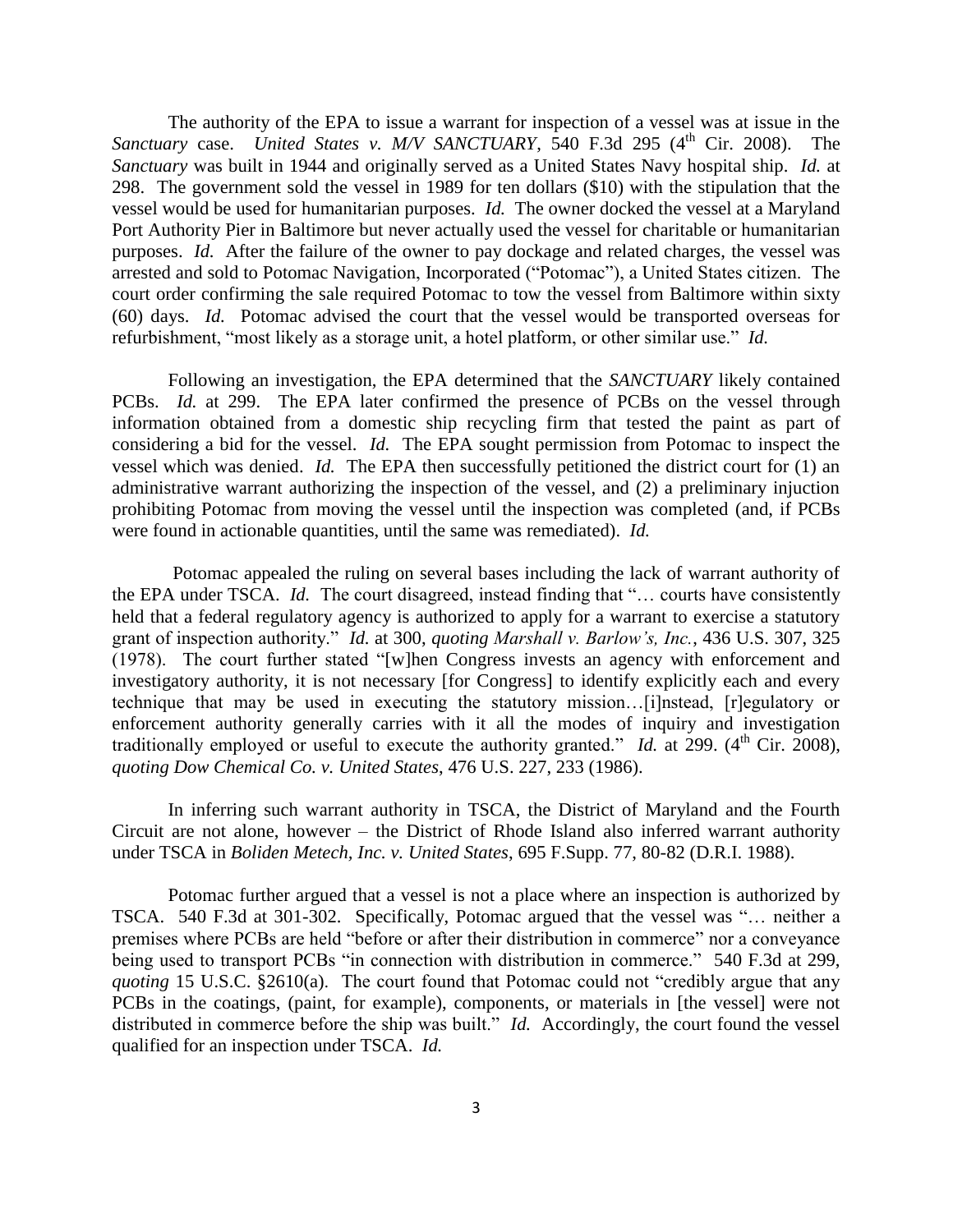Such a reading of TSCA arguably means that so long as any PCB substance was sold at any time, then it has been "distributed in commerce" and any premises (including vessels) holding said substance is subject to inspection by EPA under TSCA, who may obtain a warrant if the owner or manager of the facility will not voluntarily allow EPA to inspect. This holding is consistent with the EPA's general position that any deployment and use of PCBs is construed as a distribution in commerce.

However, the *SANCTUARY* decision does not address whether the right to inspection includes the right of the EPA under TSCA to inspect a United States vessel in a foreign jurisdiction or require a United States flag vessel in a foreign jurisdiction return to the United States for purposes of such inspection.

### 2. Vessel Recycling as a Banned Export of PCBs.

It is illegal to export PCBs from the United States for distribution into commerce under TSCA, except by exemption. 15 U.S.C.  $\S2611(a)(2)$ ; 40 C.F.R.  $\S761.20(c)$ . TSCA also bans the export of PCBs for disposal without an exemption. 40 C.F.R. §761.97(a).

It is likewise illegal to import PCBs into the United States for disposal without an exemption. 40 C.F.R §761.93.

The terms "export" and "import" are not defined in TSCA. It is not believed that any exemption has ever been granted by the EPA for either the export or import of  $PCBs$ .<sup>2</sup> However, certain transboundary shipments are not considered either imports or exports under TSCA. 40 C.F.R. §761.99. These excluded transboundary shipments include "… PCB waste generated in the United States, transported outside the Customs Territory of the United States … through another country or its territorial waters, or through international waters, and returned to the United States for disposal." 40 C.F.R. §761.99(a).

The issue of whether an export of a vessel for recycling constitutes a prohibited export under TSCA was addressed in *USS CABOT / DEDALO Museum Foundation v. United States Customs Service*, 1995 U.S. Dist. LEXIS 4068 (E.D.LA. Mar. 30, 1995). In this case, the *CABOT* was an aircraft carrier commissioned in 1943 and sold to the Spanish Government in 1972 (prior to enactment of TSCA) following its decommission. *Id.* at 1. In 1989, the vessel was sold by the Spanish Government to the plaintiff Foundation, a Louisiana not for profit corporation, for conversion to a permanent museum. *Id.* After funding attempts failed, the Foundation attempted to sell the vessel for recycling in India. *Id.* When the EPA learned of the proposed export of the vessel, it notified Customs which agreed to withhold clearance of the vessel to leave port until the absence of regulated PCBs onboard could be verified. *Id.* at 2. After testing of the vessel for PCB, the parties were unable to agree on how to proceed and each

<sup>&</sup>lt;sup>2</sup> The owners of the SANCTUARY learned that EPA will not grant exemptions except by way of a public notice and hearing procedure, a process that takes at least a year, perhaps as much as two years or more, and that even after such procedure, there is no guarantee that an exemption will be granted, as the same remains an issue of discretion by the agency.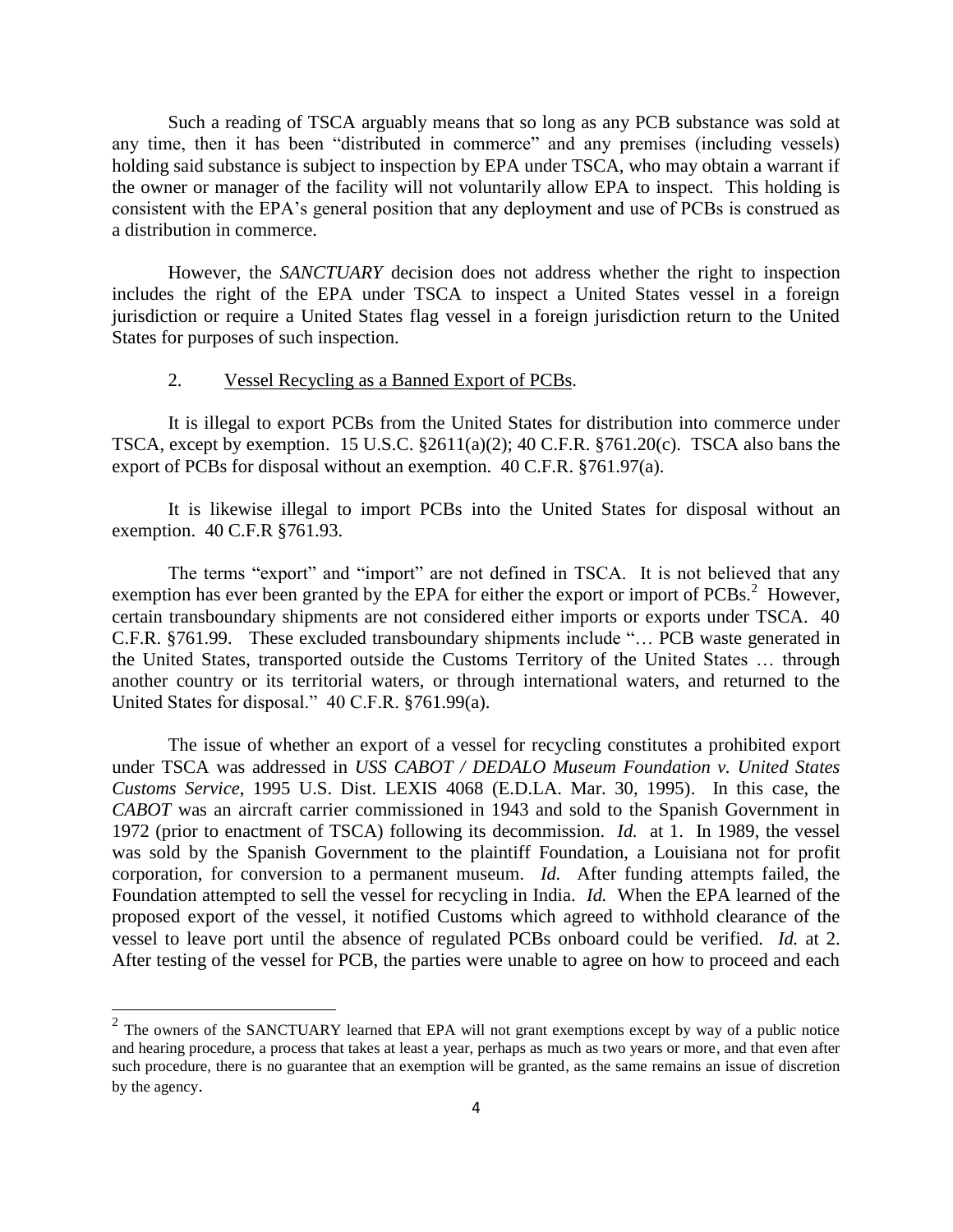filed motions for injunctive relief regarding the departure of the vessel from the United States. *Id.* 

The Foundation argued that even if regulated PCBs were present in the electrical cable, the export of the vessel was permitted under TSCA because "PCBs at concentrations of 50ppm or greater, or PCB Items with PCBs at concentrations of 50ppm or greater, sold before July 1, 1979 for purposes other than resale may be distributed in commerce only in a totally enclosed manner." *Id.* at 3 *quoting* 40 C.F.R. 761.20(c)(1). The Foundation claimed that because the electrical cabling was installed in the vessel prior to July1, 1979, and any PCBs are totally enclosed within the cable, the vessel could be sold to a foreign owner without violating TSCA. *Id.*

The Court rejected the argument of the Foundation because the evidence showed that the vessel was being sold to the foreign owner for recycling and not continued use. *Id.* The court granted the United States a permanent injunction prohibiting the vessel to leave the United States until the PCBs were removed. *Id.* at 4.While the holding was based on the standard for ruling for injunctive relief, the court interestingly did not cite specific sections of TSCA in support of its ruling but rather stated "… the intended export of the [v]essel in its present condition would thwart the legislative purpose of TSCA …." *Id.*

Despite the argument raised in the *CABOT* case, the EPA has taken the position that TSCA is applicable to the foreign and domestic sales of United States flag vessels for continued use. The basis for this position appears to be as stated in the *SANCTUARY* case – an owner – foreign or domestic – can choose to recycle the vessel rather than continue its use. To be fair, in *SANCTUARY*, the vessel owner moved to dismiss and EPA opposed on the basis that it had reason to believe that the vessel would be scrapped despite the owner's absolute and unqualified denial. Based on the legal standards for a motion to dismiss, the Maryland District Court was compelled – for purposes of the motion – to agree with the EPA because it was plausible that the owner's true intent was to scrap the vessel. Whether TSCA is truly applicable where the seller can demonstrate at trial (or at the summary judgment stage) that the vessel will be in continued use has not been decided by the courts.

Perhaps the most notable enforcement action involved the *OCEANIC* (*ex-SS INDEPENDENCE*) which was a cruise ship constructed in 1951 in the United States. The vessel was operated until 2001 when it became the property of MarAd following the bankruptcy of its owner. The vessel sailed from Hawaii to San Francisco in 2001 where she was placed in layup. MarAd sold the vessel to Norwegian Cruise Lines at auction in 2003. In 2007, Norwegian Cruise Lines announced that it had sold the vessel. The purchaser was Global Shipping LLC, an American company. The vessel was towed from San Francisco Bay in February 2008 with a reported initial destination of Bangladesh. The owner filed an application with MarAd for approval of the sale of the vessel to a foreign owner for recycling. In March 2008, the EPA filed a complaint against the owner alleging an illegal distribution in commerce and export of PCBs.

The case eventually settled in January 2009 resulting in a penalty payment to the EPA in excess of \$500,000. A contributing factor to the settlement was the owner's desire to continue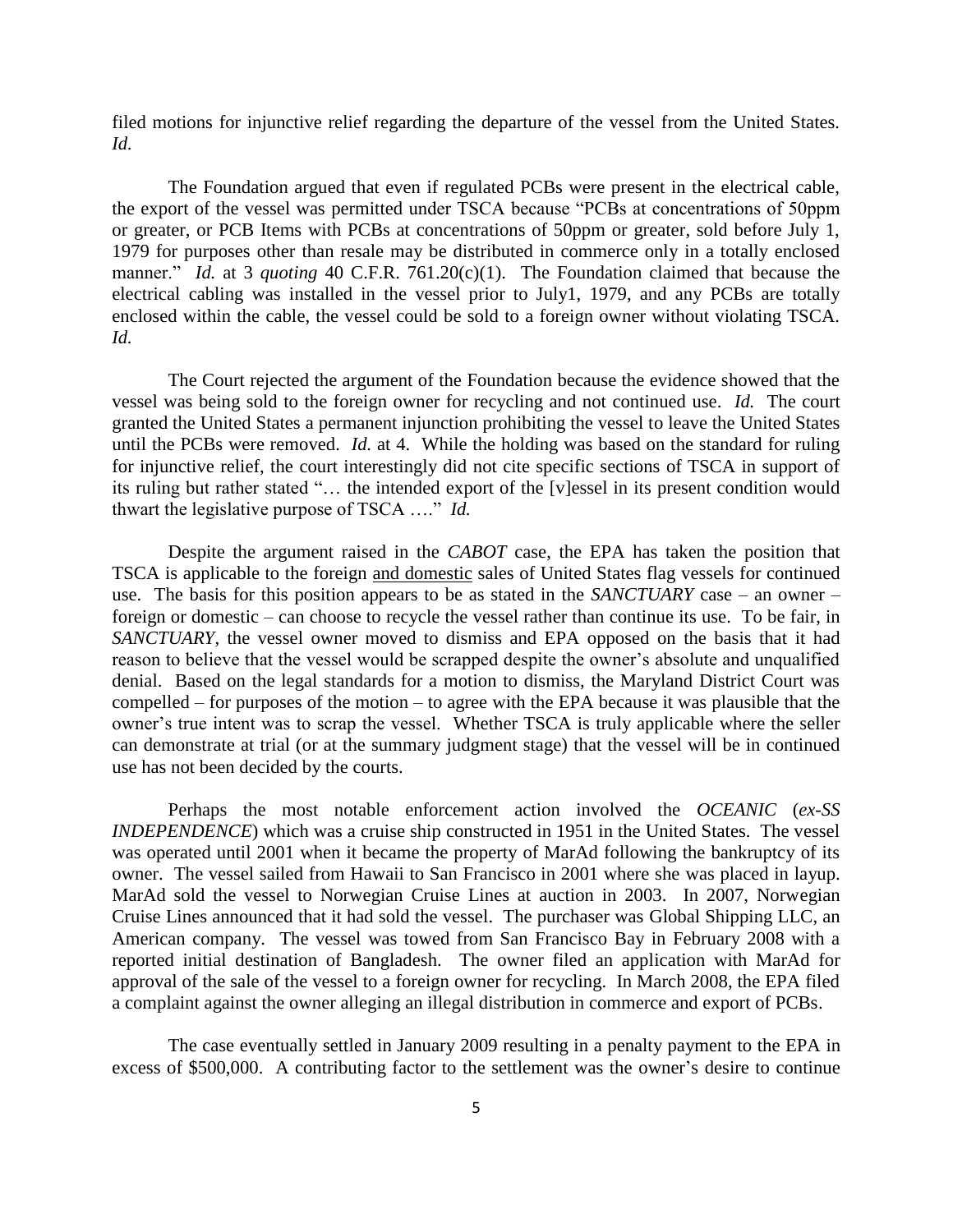the vessel's towage for recycling. However, the notoriety accompanying the case made acceptance of the vessel for recycling problematic. In October 2009, Indian authorities initially denied the vessel access to the recycling facilities at Alang. The Ministry of Forests and Environment intervened and granted permission for the vessel to be recycled in India. Controversy ensued with calls for the vessel to be returned to the United States for recycling. The vessel ran aground off the coast of India in February 2010. After her hull cracked, the vessel was recycled where she lay.

In the *SANCTUARY* case discussed above, Potomac argued that the planned foreign refurbishment of the vessel did not constitute a banned export of PCBs under TSCA. 540 F.3d at 301. The court found that a decision on whether such activity would be an export was immaterial to the case because the warrant for inspection was issued based on probable cause that PCBs were present on the vessel (and not on the basis of a banned export). *Id.* 

# 3. Civil Penalties.

Civil penalties for violation of TSCA are not to exceed \$20,000 per violation per day. 15 U.S.C. §2615(a)(1). "Knowing" or "willful" violations of TSCA can result in criminal penalties of a fine of not more than \$25,000 per day of violation or imprisonment for not more than one year, or both. 15 U.S.C. §2615(b). In the case of the *OCEANIC* discussed above, the settled fine amounted to 20 days' violation.

### 4. Citizens' Civil Actions.

 $\overline{a}$ 

TSCA authorizes citizen's suits to prevent violations of TSCA. 15 U.S.C. §2619(a). Before a citizen may file suit, the citizen must provide sixty (60) days advance notice of an alleged violation of TSCA to both the EPA and the intended defendant. 15 U.S.C.  $§2619(b)(1)(A)$ . If the EPA has commenced prosecution, then a citizen suit cannot proceed. 15 U.S.C. §2619(b)(1)(B). Environmental watchdog groups, including the Basel Action Network ("BAN"), have utilized this statute in an attempt to try to prevent the disposal of ex-military vessels under MarAd's care which were slated for disposal in England. The litigation was ultimately unsuccessful and the vessels were sent to England for disposal (where English environmental groups unsuccessfully opposed the dumping of American hazardous waste in England). BAN also brought an action relating to the disposal of the *USS ORISKANY* offshore Florida as an artificial reef on the basis that the PCBs had not been removed, and that the turning of the vessel into a reef would result in PCBs entering the US food supply via the fish that would live in and feed off the vessel. That suit was also unsuccessful and the *ORISKANY* was reefed. However, subsequent reefings of vessels have involved more stringent scrutiny by the EPA of potential PCB content onboard.<sup>3</sup>

<sup>&</sup>lt;sup>3</sup> The entire fleet of *Spruance*-class destroyers, though, which were reputedly built with actionable levels of PCBs even past the 1973 TSCA ban on PCBs, has been sunk/reefed without any TSCA enforcement activity by EPA.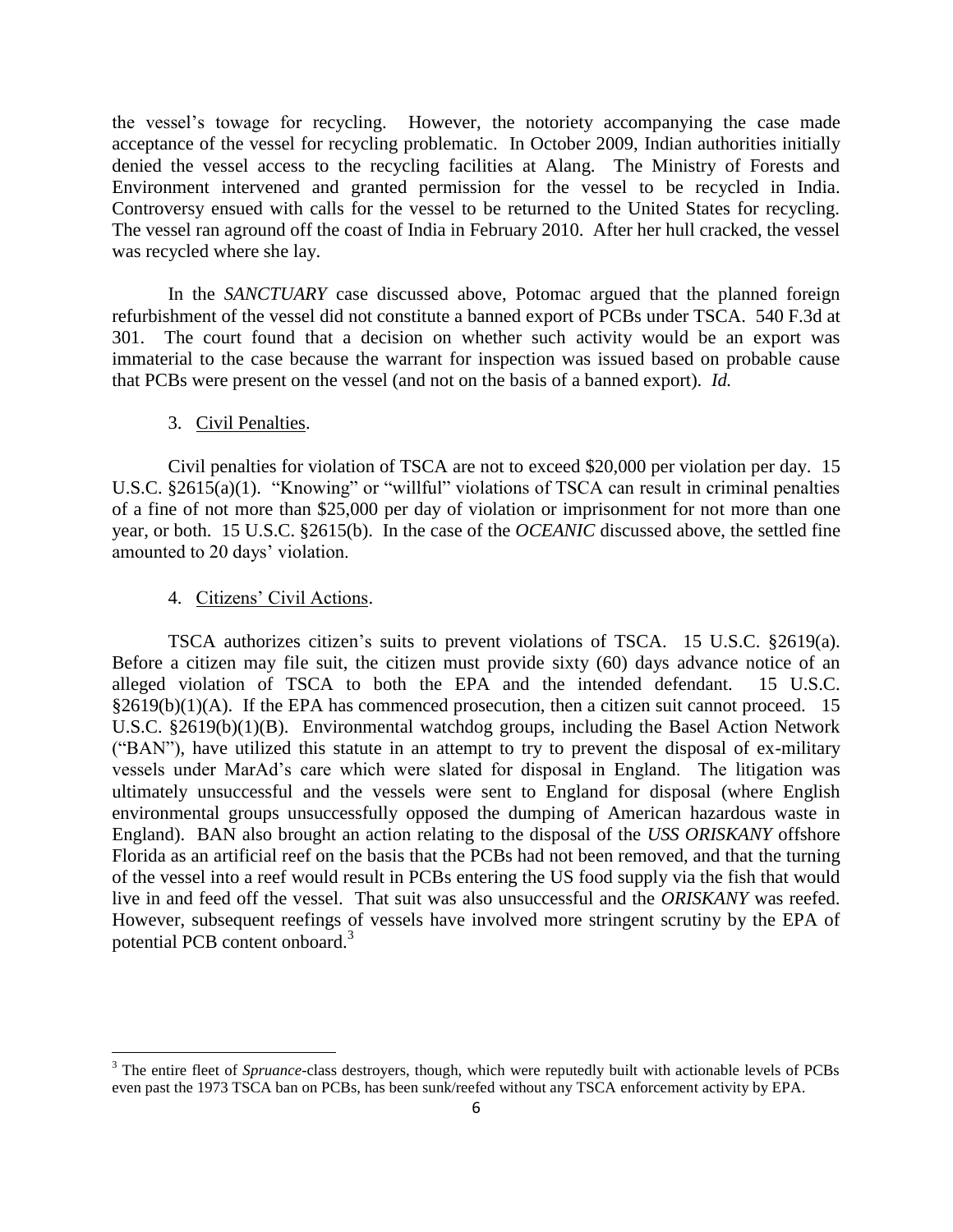#### 5. Citizens' Petitions.

Citizens may petition the EPA to commence proceedings against a defendant for violation of TSCA. 15 U.S.C. §2620(a). The EPA must grant or deny the petition within ninety (90) days. 15 U.S.C. §2620(b)(3). If the petition is granted, the EPA must promptly begin appropriate proceedings. *Id.* If the petition is denied, the EPA must publish the reasons for such denial in the Federal Register. *Id.* 

Environmental watchdog groups have successfully petitioned the EPA to commence proceedings for perceived violations of TSCA. In both the *SANCTUARY* and *OCEANIC* matters, the EPA's involvement directly stemmed from petitions received from the BAN.

#### **Genesis of Enforcement Actions**

The EPA, in its capacity as steward of the environment, is authorized by TSCA to conduct such investigations as it deems necessary to determine if actionable quantities of PCBs (50 ppm or more) are present. As discussed above, this authority includes investigations on vessels.

Until relatively recently, the EPA itself was not regularly initiating shipboard investigations for PCBs. Regulations under TSCA and guidance documents published by the EPA concerning PCB enforcement were entirely related to land-based activities (i.e., investigation of factories, soil, vehicles, etc.), likely because TSCA does not appear to be drafted to address the regulation of PCBs on vessels. Accordingly, TSCA investigations by the EPA on vessels were infrequent or nonexistent.

BAN keeps track of older vessels in the United States registry and began to petition the EPA to commence proceedings against shipowners in an effort to prevent vessels from being recycled abroad. As an example, in the case of the *SANCTUARY* discussed above, BAN petitioned the EPA to prevent the vessel's owners from towing the vessel from Baltimore (the owners planned to tow the vessel to Greece, where the owners wished to refurbish the vessel in order to utilize it as a hotel platform for offshore construction work), alleging – incorrectly – that the owners' intent was to tow the vessel to Bangladesh for scrapping.

The domestic ship recycling industry also stands to benefit from the prevention of vessels being sold foreign for recycling. Recycling vessels in the United States is more costly to shipowners than operations abroad due to more stringent safety and environmental regulations and wage requirements in the United States.

BAN and its supporters have sued the United States and the EPA in particular in order to enforce TSCA, and the practical result has been an increased awareness of shipboard PCB issues within the EPA and the USDOJ's ENRD. Indeed, ENRD Trial Attorney Marcello Mollo was formerly employed by EarthJustice, a BAN-related watchdog group and is on record as stating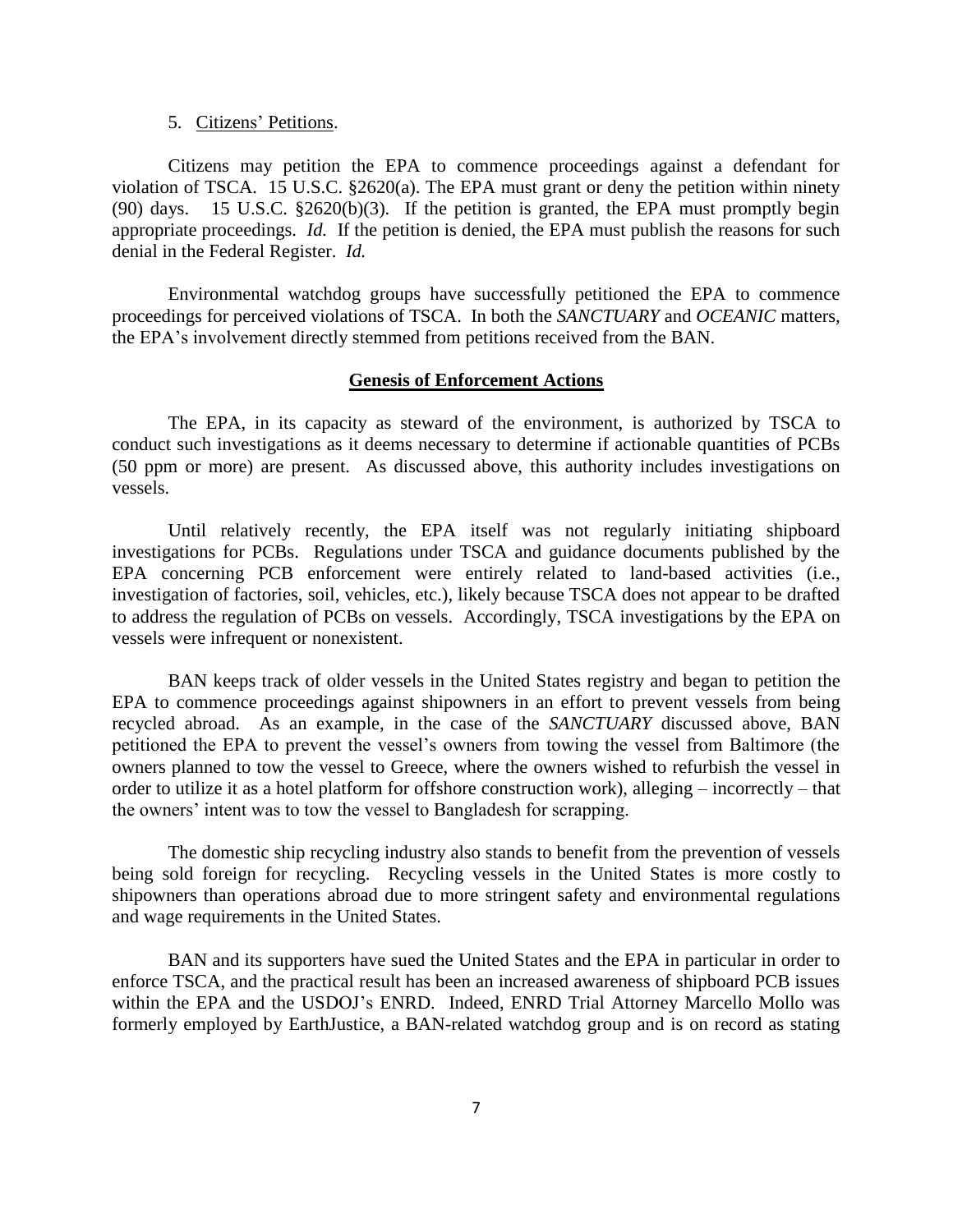that it is the "moral obligation" of the United States to ensure that no PCBs are disposed of abroad.<sup>4</sup>

The EPA learned through its experiences with investigations and enforcement actions with various vessels that MarAd effectively had sole authority to permit the departure of ships from the United States flag, and that in the past MarAd regularly authorized such departures without first consulting EPA regarding potential TSCA issues. EPA is also apparently concerned that it may lack authority under TSCA to investigate PCBs on vessels after their transfer to a foreign flag. As a result, the EPA and MarAd reportedly entered into a Memorandum of Understanding (the "MOU") that requires MarAd to first consult with EPA to determine if EPA believes an investigation under TSCA (or other environmental statute) is required prior to authorizing a transfer of a vessel from the United States registry.

However, the process of authorizing the foreign transfer of vessels has reportedly experienced significant problems in terms of operation under the MOU. Initially, MarAd would refer applications to EPA and await a response from EPA before ruling on an application for foreign transfer of a vessel. A decision from EPA on whether or not it wished to conduct any TSCA-related investigation for PCBs was often substantially delayed. As a result, many applications to leave the U.S. flag, and the related agreements of sale for the vessels, were left to flounder. The result was ongoing complaints to MarAd and lost revenue for the shipowners.

As published in the Federal Register on June 27, 2011, MarAd issued a clarification of its approval process for transfer of vessels to foreign owners. 76 Fed. Reg. 37280. The process requires the shipowner to self-certify in the required form, that "after reasonable due diligence" there no regulated PCBs on the vessel. *Id.* The self-certification applies to any application for approval for foreign transfer filed after February 14, 2011 but any vessel built after 1985 is exempted from the self-certification. The clarified process also provides that MarAd will provide EPA with up to thirty (30) days' notice prior to approving any transfer order. *Id.*  Presumably this notice period permits the EPA to decide whether it would like to conduct a

 $\overline{\phantom{a}}$ 

<sup>4</sup> Marcello Mollo criticized U.S. Government policy concerning old and obsolete vessels and wrote extensively on the perceived harms of allowing such vessels to be scrapped abroad. Numerous press releases issued by environmental activist groups refer to Mr. Mollo and can easily be found on the internet. Among them, Environment News Service quotes him as saying there is a need to "prevent our country from passing its toxic burden to laborers and environments in other countries…[n]ow we need to ensure that EPA shows similar responsibility with government owned ships." The same article indicates that Mr. Mollo (then with EarthJustice) was critical of a "double standard" being employed by the EPA in connection with ship scrapping. *See* "Discovery of PCBs Keeps Ex-Naval Ship from Chinese Scrapyard", [www.ens-newswire.com/ens/may2004/2004-05-05-](http://www.ens-newswire.com/ens/may2004/2004-05-05-095.asp) [095.asp.](http://www.ens-newswire.com/ens/may2004/2004-05-05-095.asp) Another article quotes Mr. Mollo as saying "[t]he U.S. shouldn't be exporting its toxic waste to other countries…[t]he U.S. is morally responsible for handling its own waste." "EPA Halts Export of WWII Ship to China, Citing Toxic Chemicals", [www.ban.org/ban\\_news/2004/040504\\_epa\\_halts.html.](http://www.ban.org/ban_news/2004/040504_epa_halts.html) *See also* other articles and publications by Mr. Mollo or referencing him concerning PCBs on ships, including "Bush Administration Violates PCB Export Ban", [www.earthjustice.org/news/press/003/bush\\_administration\\_violates\\_pcb\\_export\\_ban.html;](http://www.earthjustice.org/news/press/003/bush_administration_violates_pcb_export_ban.html) "Toxic Ship Export Deal Declared Illegal by UK – US Environmental Groups Call on Bush Administration to Safely Return and Recycle "Ghost Fleet" in USA", [www.commondreams.org/scriptfiles/news2003/1105-05.htm.](http://www.commondreams.org/scriptfiles/news2003/1105-05.html) Mr. Mollo also appears to be the lead author of EarthJustice's 2005 "Environmental Rights Report" which contains a lengthy section criticizing foreign ship scrapping practices, and one of the authors of a letter (along with Basel Action Network) to EPA in response to comments sought by the EPA prior to sending several National Defense Reserve Fleet vessels to England for scrapping there.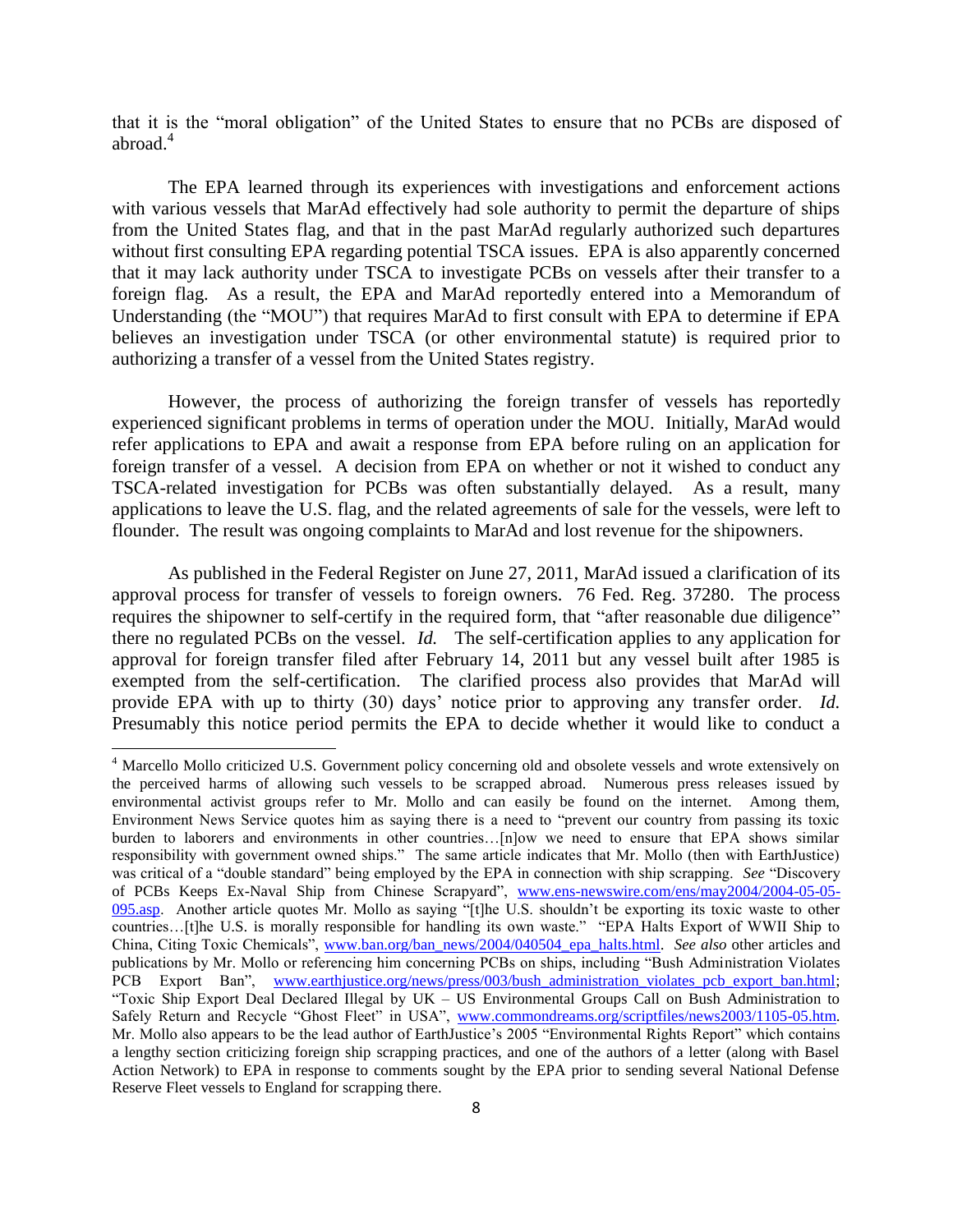TSCA-related investigation for PCBs. Absent a timely response from EPA that it will conduct a TSCA investigation, MarAd has then begun processing the application for transfer following receipt of the required self-certification of the shipowner (if the vessel was built prior to 1985). Assuming all other requirements for approval of the transfer order are met, MarAd usually issues its authorization to sell the vessel to a foreign owner within thirty (30) days following the expiration of the period for EPA review. In situations where the EPA has not performed a TSCA-related investigation under the current MOU procedure, it is unclear whether compliance with MarAd's self-certification will ultimately protect a (former) vessel owner from future enforcement action by EPA under TSCA. The time limits for EPA to commence such enforcement action against former vessel owners for alleged sales of PCBs for disposal abroad are not entirely clear, and if EPA pursues any such actions in the future, whether self-auditing for PCBs will avoid penalties remains to be seen.

# **Maritime Personal Injury and Death Claims**

Despite the alleged linkages between PCBs and human health issues (PCBs are a suspected carcinogen), successful prosecutions of personal injury or death claims against manufacturers or others due to exposure to PCBs have largely not succeeded. There are some scientific studies which suggest that PCBs cause cancer, but in several cases these studies have not survived *Daubert* challenges. Research concerning the potential harms caused by PCB exposure continues, and if a definitive link can be established, it is possible that personal injury and death claims will be brought. If so, such claims would seem to need, at a minimum, to (a) show that the injury/illness/death was directly related to PCB exposure, and (b) identify the PCB product to which the claimant was exposed.

Of interest (and not helpful to potential personal injury plaintiffs), the EPA is currently in the process of modifying the PCB standard to allow greater exposure to PCBs, raising the action level above 50 PPM. EPA ANPRM, 75 Fed.Reg. 17645-67 (Apr. 7, 2010).Over the last year, EPA has held public hearings with respect to its proposal in this regard. The proposal seems to stem from a cost-benefit analysis relating to PCBs in New York public schools: a great number of schools were built throughout the state of New York prior to the TSCA PCB ban coming into being, and all of the windows were caulked with PCB caulking that is heavily laden with PCBs. Additionally, fluorescent light ballasts – also widely used in public buildings like schools – contain liquid PCBs which over time may leak. The cost of remediation of PCBs on such a scale is estimated in the trillions of dollars. An increase in the action level for PCB exposure could potentially result in a savings in the cost of remediation, but of course there is the underlying question of whether such a change is in the best interests of human health (and whether the longterm cost of increased health care needs from PCB exposure will outweigh the short-term cost of remediation). It is ironic that under TSCA, no person may export PCBs in excess of 50 PPM on the basis that such export (regardless of how carefully under the foreign country's laws PCBs may be disposed) will potentially contaminate foreign persons or foreign property with a suspected carcinogen, but that exposure of American school children to increased quantities of PCBs (and permitting "scheduled remediation") is being pushed by the very same agency as rational and scientifically acceptable.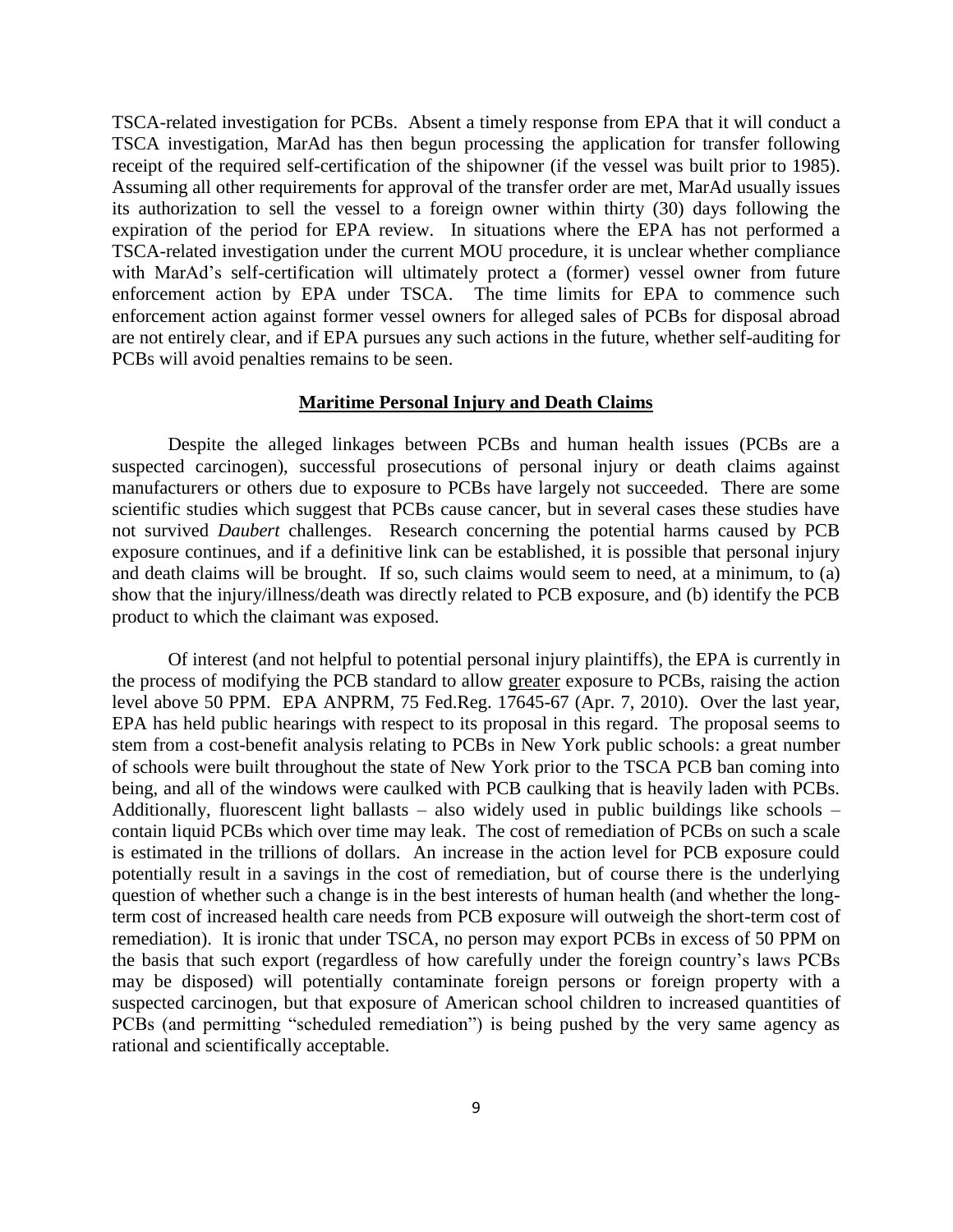#### **Advising Clients**

Clients with U.S. flag vessels must be concerned about the possibility of PCBs in their vessels. PCBs may be found in paint, gaskets, caulk, electronic components, transformers, insulation, and electric wiring. Liquid PCBs may have been carried as part of the ship's stores, or may have been carried as cargo. Spills of solid or liquid PCBs that may have occurred at some time in the ship's history will leave a persistent trace of the chemical that can be detected.

Environmental watchdog groups, including BAN, are on the lookout for older US flag vessels which may be scheduled to leave US waters, and they quickly notify EPA to try to prevent such vessels from leaving the US. In the past, the EPA has acted on such watchdog notifications, enlisting the aid of Coast Guard, Customs, and the Courts to prevent sailings. When sailings occur anyway, the EPA has taken enforcement action against the vessel owners, collecting large fines (as was the case in *OCEANIC*).

In the event of an inspection and investigation, the EPA can be expected to conduct destructive testing, and will not hesitate to seek a warrant if access to the vessel is not freely granted. Based on the Fourth Circuit's decision in *SANCTUARY*, it seems likely that efforts to challenge the issuance of a warrant will face an uphill battle.

Although the regulations authorize the use of PCBs throughout the life expectancy of a PCB component, EPA's interpretation of these regulations is that such allowance is permitted only with respect to liquid PCBs (which, ironically, are more harmful than inert solid-state PCBs). Accordingly, if PCBs are found in the insulation of electric wiring, which would more likely than not be solid-state PCBs, then the EPA might seek to require remediation, which could include the removal of all affected wiring on the vessel.

Remediation of PCBs on ships can be very expensive, and it is fair to question whether it can even be done to EPA's satisfaction in a way which will allow for the continued use of the ship. In one of the cases in which one of the authors of this paper has been involved, the cost of expert preparation and implementation of a PCB sampling plan (which satisfied EPA) exceeded \$225,000 and took months to complete. The cost of remediation of the PCBs on that vessel (found in paint, gaskets, and wiring) was estimated at about \$2 million, and there was no guarantee that such remediation, if performed, would satisfy EPA that the PCB issue had been remedied. The client therefore elected to dispose of the vessel in the United States instead of incurring the cost of remediation. EPA has also prevented sales of US flag vessels (including single-skin barges now becoming obsolete under OPA) to foreign interests on the basis of PCB concerns. On the US East and Gulf Coasts, scrap yards tend to offer about 15% of the vessel's scrap value in order to purchase PCB-contaminated vessels for disposal. The yards, of course, incur a heavy cost in terms of proper disposal of PCBs and other toxic materials, which can eat up 25% or more of the vessel's scrap value. Additionally, labor and insurance costs for such dangerous work are high, which also eats into the yards' profitability. From the vessel owner's economic standpoint, neither remediation nor scrapping in the United States is desirable, though in some cases (as in the *SANCTUARY*), it may ultimately prove unavoidable.